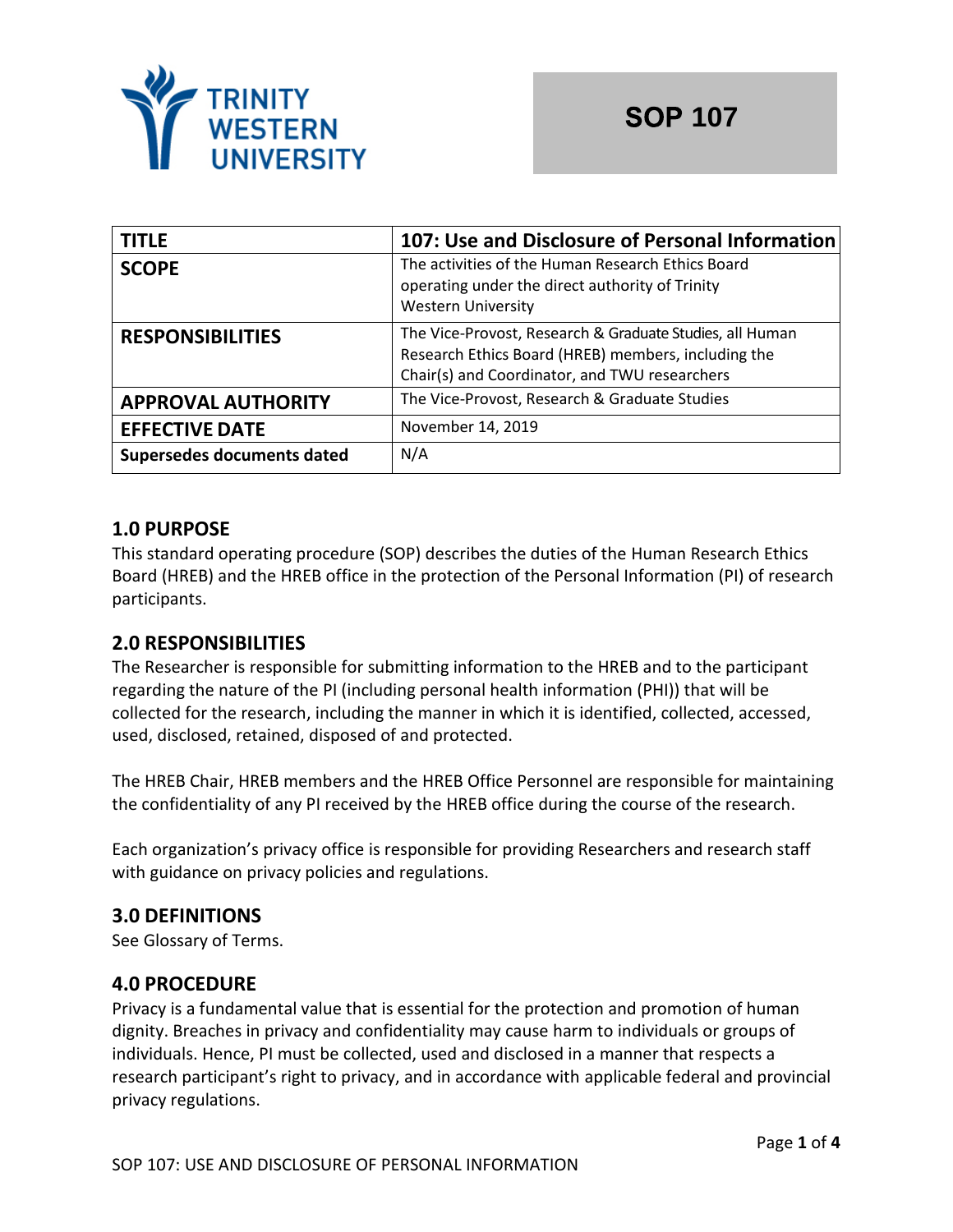

Privacy regulations permit the use and the limited disclosure of PI for research purposes as long as certain requirements are met. One of the key ethical challenges for the health research community is in protecting appropriately the privacy and confidentiality of PI used for research purposes. The HREB plays an important role in balancing the need for research against the risk of the infringement of privacy and in minimizing invasions of privacy for research participants. Individuals should be protected from any harm that may be caused by the unauthorized use of their PI and they should expect that their rights to privacy and confidentiality are respected.

- 4.1 HREB Review of Privacy Concerns
	- 4.1.1 The HREB shall review the research submitted to determine if the Researcher has access to and/or is using PI and whether appropriate privacy legislation is adhered to;
	- 4.1.2 In reviewing the research, the HREB will include such privacy considerations as:
		- The type of PI to be collected,
		- The research objectives and justification for the requested personal data needed to fulfill these objectives,
		- The purpose for which the personal data will be used,
		- How the personal data will be controlled, accessed, disclosed, and de-identified,
		- Limits on the use, disclosure and retention of the personal data,
		- Any anticipated secondary uses of identifiable data from the research,
		- Any anticipated linkage of personal data gathered in the research with other data about research participants, whether those data are contained in public or in personal records,
		- Whether consent for access to, or the collection of personal data from participants is required,
		- How consent is managed and documented,
		- If and how prospective research participants will be informed of the research,
		- How prospective research participants will be recruited,
		- The administrative, technical and physical safeguards and practices in place to protect the personal data including de-identification strategies and managed linkages to identifiable data,
		- How accountability and transparency in the management of personal data will be ensured;
	- 4.1.3 The HREB must find that there are adequate provisions to protect the privacy interests of participants before approving the research.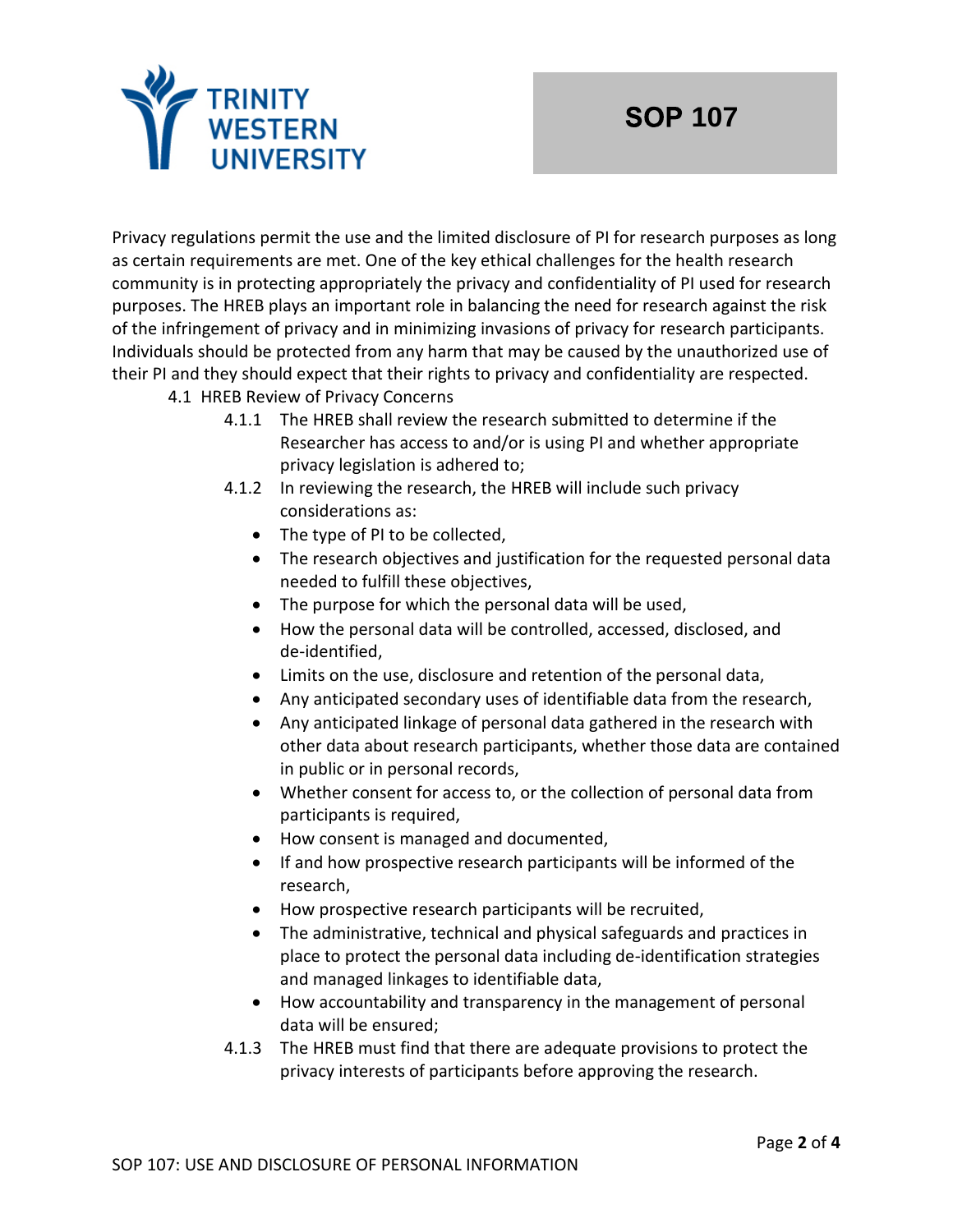

- 4.1.4 In situations where there is an attempt to compel disclosure of confidential participant information by legal means, TWU will provide researchers with financial and other support to obtain the independent legal advice which permits the researcher to make an informed decision as to whether disclosure or resistance is warranted.
- If resistance is warranted, institutional support includes the independent legal advice which makes that resistance possible, or ensuring that such support is provided. It is recognized, however, that the personnel and financial resources of the institution are limited. Support levels for cases calling for resistance will be determined by consultation among the researcher, university administration and the HREB.
- In cases where independent legal counsel determines that resistance is not warranted, the university will not provide support to pursue resistance.
- 4.2 Receipt, Use and Disclosure of PI
	- 4.2.1 The HREB Chair, HREB members and the HREB Office Personnel are bound by confidentiality agreements signed prior to commencement of their duties;
	- 4.2.2 The HREB does not intentionally collect PI;
	- 4.2.3 Subject to consent, as applicable, the HREB is permitted to access PI for the purposes of the review, the approval, the ongoing monitoring, and/or the auditing of the conduct of the research;
	- 4.2.4 The HREB office must adopt reasonable safeguards and ensure that there is training for HREB Office Personnel to protect PI from unauthorized access;
	- 4.2.5 HREB members or HREB Office Personnel may consult with the HREB Chair or designee if they are uncertain about the appropriate use or disclosure of PI;
	- 4.2.6 If any PI is received inadvertently in the HREB office (e.g. disclosed by a Researcher), appropriate notification must take place and any corrective action that is required including, if applicable, notification to the appropriate Organizational Official. The facts surrounding the breach, the appropriate steps taken to manage the breach, remedial activities to address the breach and the outcome will be documented. The PI will be destroyed in a secure manner as per the organizational policies and procedures;
	- 4.2.7 If there is an internal breach involving the use or dissemination of PI, the HREB Chair or designee will be notified, and if applicable, notification of the appropriate Organizational Official, and a determination will be made in a timely manner regarding a corrective action plan. This process may